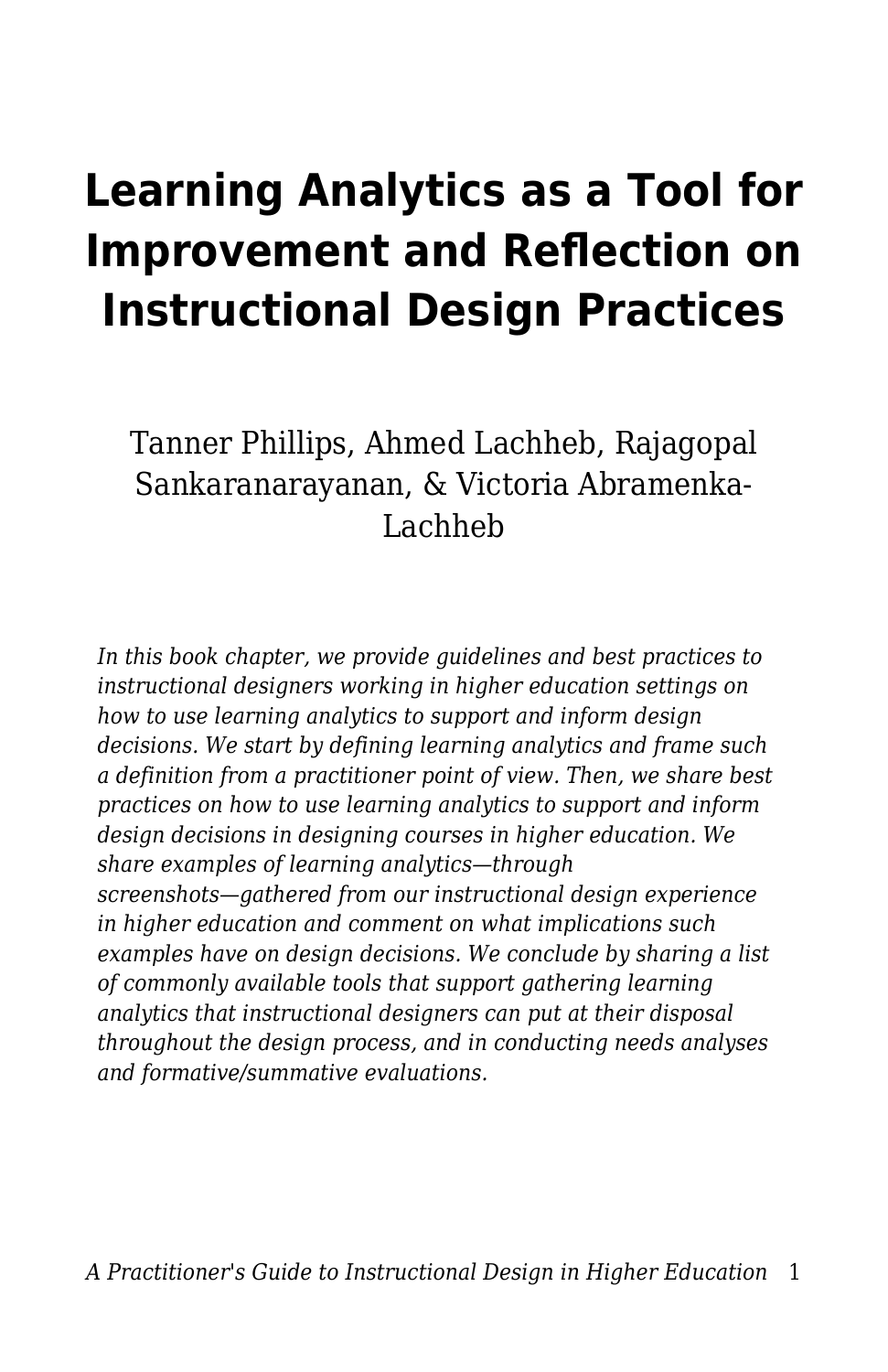## **What is Learning Analytics?**

Learning analytics has become a popular buzzword among educators. Unfortunately, like most buzzwords, it has slowly lost meaning as it has become more widespread. The Society of Learning Analytics Research (SoLAR) defines learning analytics as a field of research interested in understanding student learning based on their interactions with digital environments. While this definition is generally satisfactory for research purposes, it fails to capture the breadth of practices instructional designers, instructors, administrators, and other stakeholders in higher education engage in under the umbrella of learning analytics. The definitions used by researchers are also often overly broad. The definition given above by SoLAR implies that any time a student touches a computer and data is collected, learning analytics is happening. However, if we look at the body of practices actually taking place under the banner of learning analytics, we see that learning analytics has a much more focused goal. Learning analytics is the use of digital technology to capture learning as it happens (Seimens, 2013). Learning analytics captures students reading, clicking, and in other ways interacting with computers and uses this data to attempt to explain the act of learning. This differs from other related fields, such as educational data mining, which takes a more outcome-driven approach to analytics, but is not (always) as interested in the exact way in which learning is happening.

The field of learning analytics is often perceived as an esoteric quantitative field, out of reach of anyone without an advanced degree in mathematics or computer science. However, one area of increasing interest to learning analytics researchers is the implementation of descriptive tools that allow teachers, students, and designers to easily reflect on the learning process and improve instruction (Bodily & Verbert, 2017; Phillips & Ozogul, 2020; Sergis & Sampson, 2017; Wise & Jung, 2019). While the amount of researchers being conducted in this area is extensive, there are three main categories of learning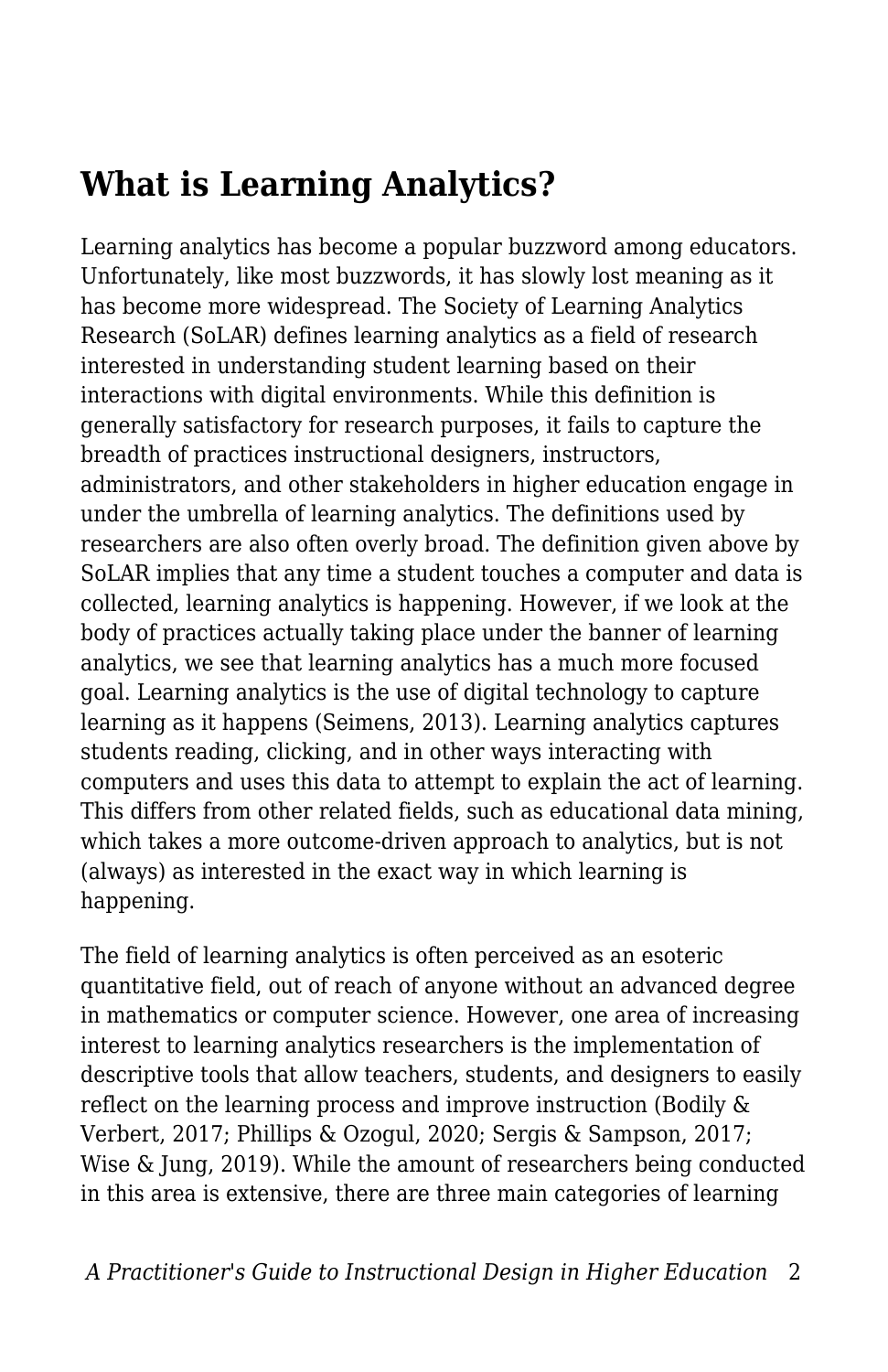analytics tools that are of particular interest and utility to instructional designers:

1. Student-facing: Student-facing learning analytics simplify the complex data collected from learning management systems and other digital sources to create dashboards and other visualizations that allow students to reflect on the current state of their knowledge and set goals to improve their learning.

2. Teacher-facing: Teacher-facing tools tend to give a more complex and nuanced view of learning than student-facing tools. They often include class or course-level summaries of students' time interacting with different digital resources, as well as the ability to explore the activities of individual learners and the patterns across learners.

3. Designer-facing: Designer-facing tools often are similar to or even synonymous with teacher-facing tools in their design. However, because of designers' unique roles, these same tools are often leveraged in different ways. While a teacher may be interested in adjusting their day-to-day instructional strategy, a designer may be more interested in adjusting the overall structure of the course.

While some learning analytics tools may have different dashboarding features for students, teachers, and designers, in many cases, they are merged into a single tool, and it is the job of the instructional designer to customize the dashboards to meet the needs of the specific audience. As a whole, we refer to these three learning analytics tools as instructional-focused learning analytics.

## **Best Practices for Instructional-focused Learning Analytics in Higher Ed**

In this section, we discuss seven best practices (BPs) for using instructionally focused learning analytics: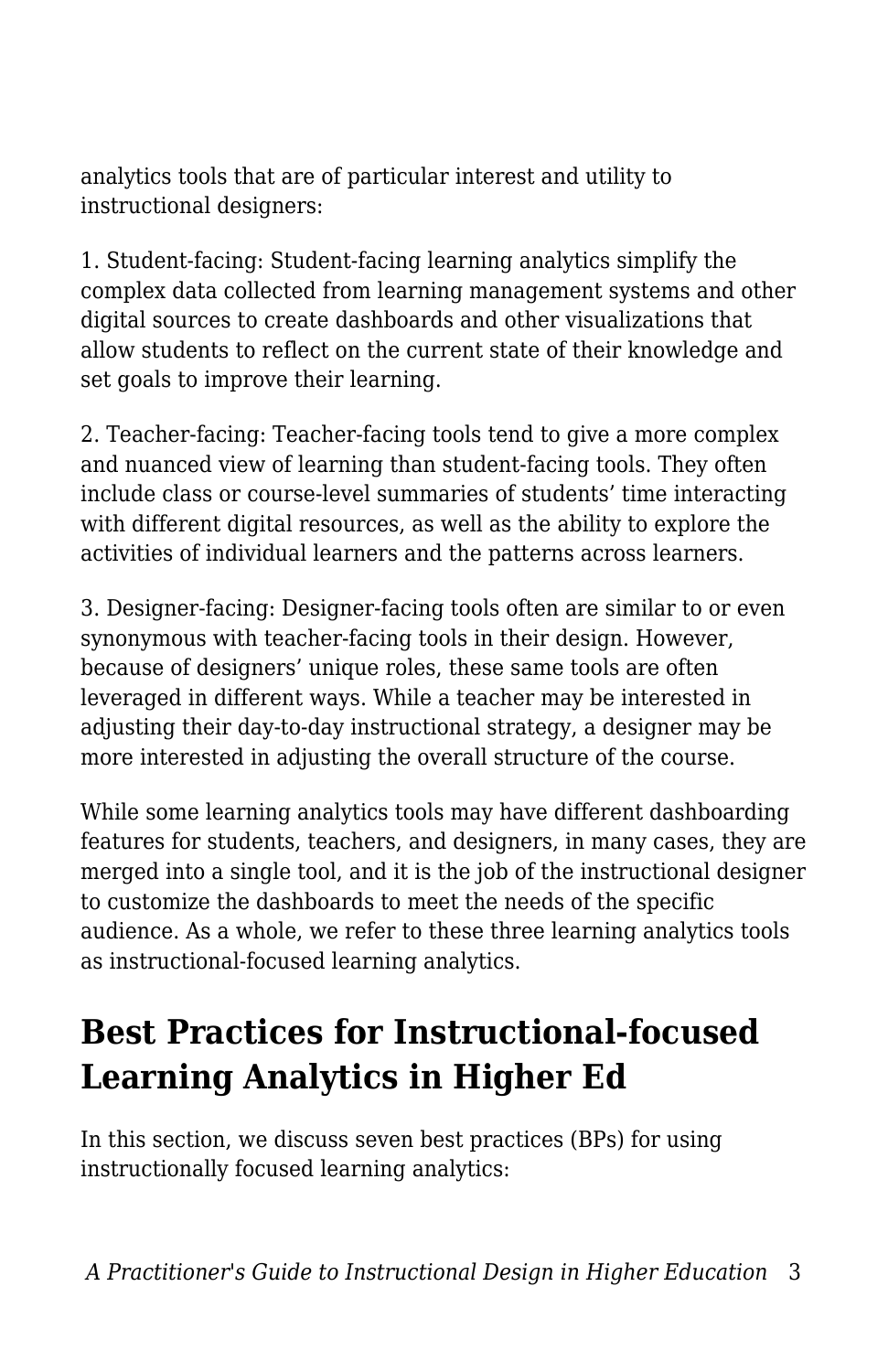- 1. Be data-informed, not data-driven.
- 2. Default to the simplest analysis that answers your question.
- 3. Interpret results in context.
- 4. Understand how your software is generating metrics.
- 5. Focus on interpretation over prediction.
- 6. Seek opportunities for professional development.
- 7. Where possible, seek collaboration with researchers.

As a general guiding principle and a best practice, we first recommend that instructional designers use instructional-focused learning analytics as a design tool in a designerly way (Lachheb & Boling, 2018) to inform/support their design decisions and judgments (Boling et al., 2017; Gray et al., 2015; Lachheb & Boling, 2020; Nelson & Stolterman, 2014). This entails adopting a data-informed design approach and not a data-driven design approach. Data-driven design is an approach that usually implies fast cycles of user-testing and design iterations based on feedback/data received and, essentially, data and algorithms deciding what designers do. In designing for learning, a fully data-driven approach is not only impractical and raises some ethical questions, but also goes against the nature of instructional design practice—designing for learning and human performance demands a careful, slow, deliberate, and well-thoughtout process, to design for learners, not customers. Designers must be the guarantors of design, not the data they have (Nelson & Stolterman, 2014). Data reflect a subjective worldview that must be accounted for when design judgments and decisions are made (Datassist Inc We All Count, 2021).

Second, when using data that belong to any category of instructionalfocused learning analytics, we recommend that instructional designers always default to the simplest analytics necessary to solve the problem they are facing. Some of the most informative learning analytics are simply counts of the frequency of certain occurrences. For example, the frequency of how many times a page was accessed/viewed shows what content is getting the most attention by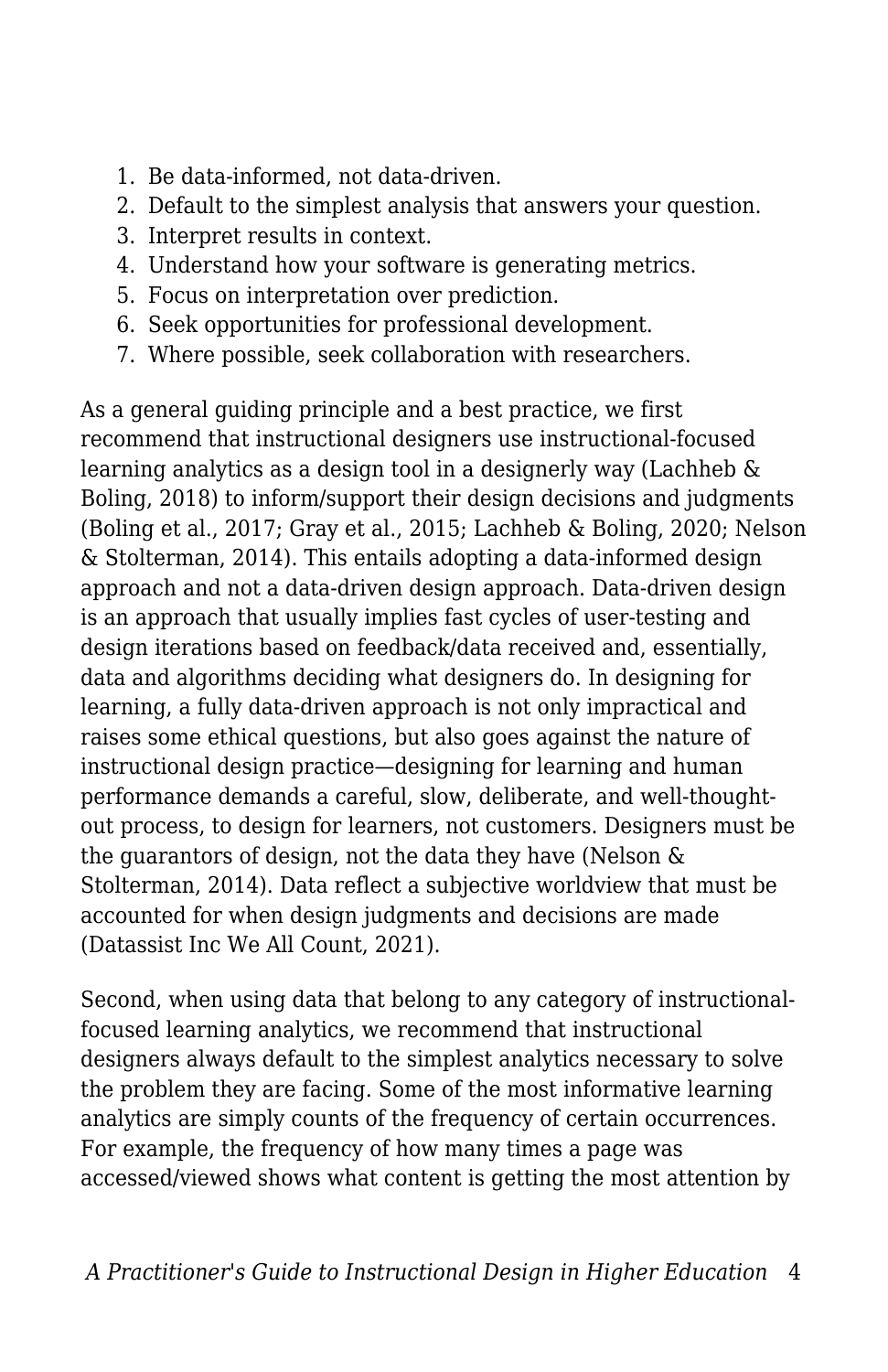students. Designers who are more comfortable with complex analyses can engage with more complex learning analytics, but often these analyses do not reveal any additional information.

Third, we recommend that instructional designers interpret numbers within the context of the course. For example, an LMS dashboard can show a student consistently submitting late assignments and keeps getting a "B" grade in all assignments. These two numbers can suggest some kind of relationship on its surface. For example, late submitted assignments are of poor resulting in low scores. However, this relationship might not exist at all because the course has a late submission policy that takes a letter grade for each submitted assignment, regardless of its quality. In this case, if this late submission policy were not in place, all the students' assignments would score an "A".

Fourth, we recommend that instructional designers understand how the tools that generate instructional-focused learning analytics "crunch the numbers". For example, many video platforms display the average "drop-off" percentage for each video, which indicates the length of time a student watched a video before closing the page or pausing the video and never restarting it. A video platform can calculate this number in 25% increments (i.e., the average drop-off percentage is measured by viewers reaching playback quartiles). A 10-minute video lecture, for example, can include in its last quartile (i.e., its last 2.5 minutes) a recap/summary and/or the instructor talking about optional resources they have shared already with the students. Most likely, students who are used to this format of learning will not watch the last part of the video lecture because it was optional, and they got what they need from the lecture deeming that the least 2.5 minutes was not worth their time. That being said, the highest average drop-off percentage for this video lecture that could be hoped for is 75%.

Fifth, we recommend that instructional designers focus on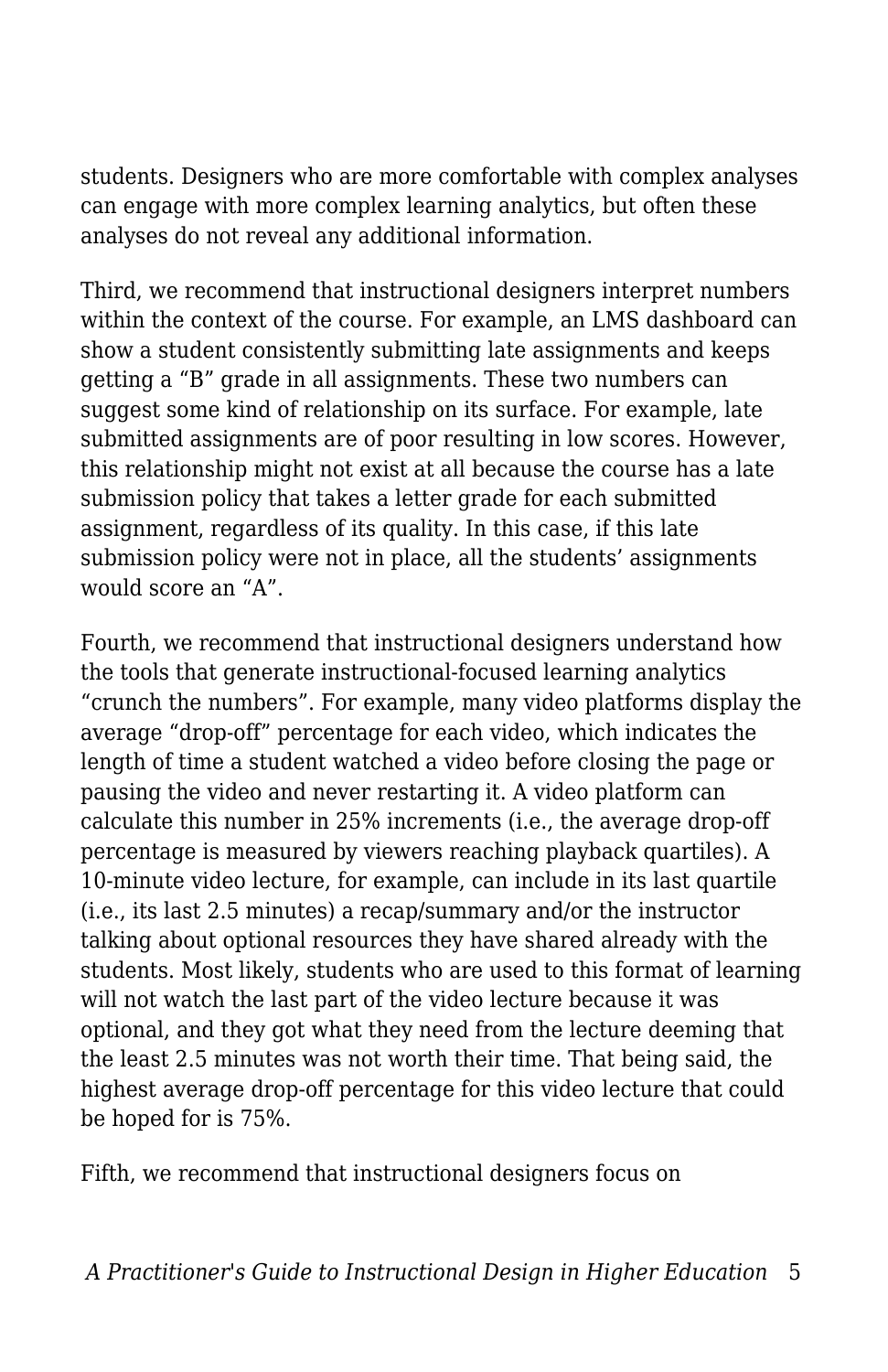interpretation over prediction. Researchers are still searching for the "holy grail" of predictive analytics, with moderate success (e.g. Piech et al., 2015). Still, unless the designer has a strong understanding of statistical methods, this is probably not the most effective use of their time. For example, when finding out that the 10-minute video lecture —mentioned in the previous example—had an average drop-off rate of 75%, the focus should be on interpretation over prediction. An appropriate interpretation should be as follows:

For this video lecture, and given how the video platform calculates the average drop-off percentage, 75% is a good indicator that the students watched the whole 7.5 minutes of the video lecture, but they skipped watching the rest of it since it was optional and included repetitive content.

A prediction analysis that will not lead to a sound design decision, in this case, would be:

Students in this course do not watch lectures that are longer than 7.5 minutes, thus, future lectures should be no longer than 7.5 minutes, otherwise, students will not watch them. Or, students who skipped to watch the optional resources will fail their exam.

Sixth, we recommend that instructional designers seek out opportunities for professional development to increase their proficiency with analytics tools and methods. The same barriers for learning analytical tools that existed in the past have begun to break down. Websites such as [Udemy.com,](http://udemy.com/) [Coursera.com](http://coursera.com/), and [Skillshare.com](http://skillshare.com/) offer affordable courses on statistical analysis, machine learning, learning management systems, and many more topics. Courses are gauged towards a variety of audiences from those with no experience with analysis to those with years of experience looking to learn a highly specific skill. Resources specific to learning analytics are less common. Still, the [Society of Learning Analytics](https://www.solaresearch.org/) [Research'](https://www.solaresearch.org/)s yearly summer institute offers various workshops on both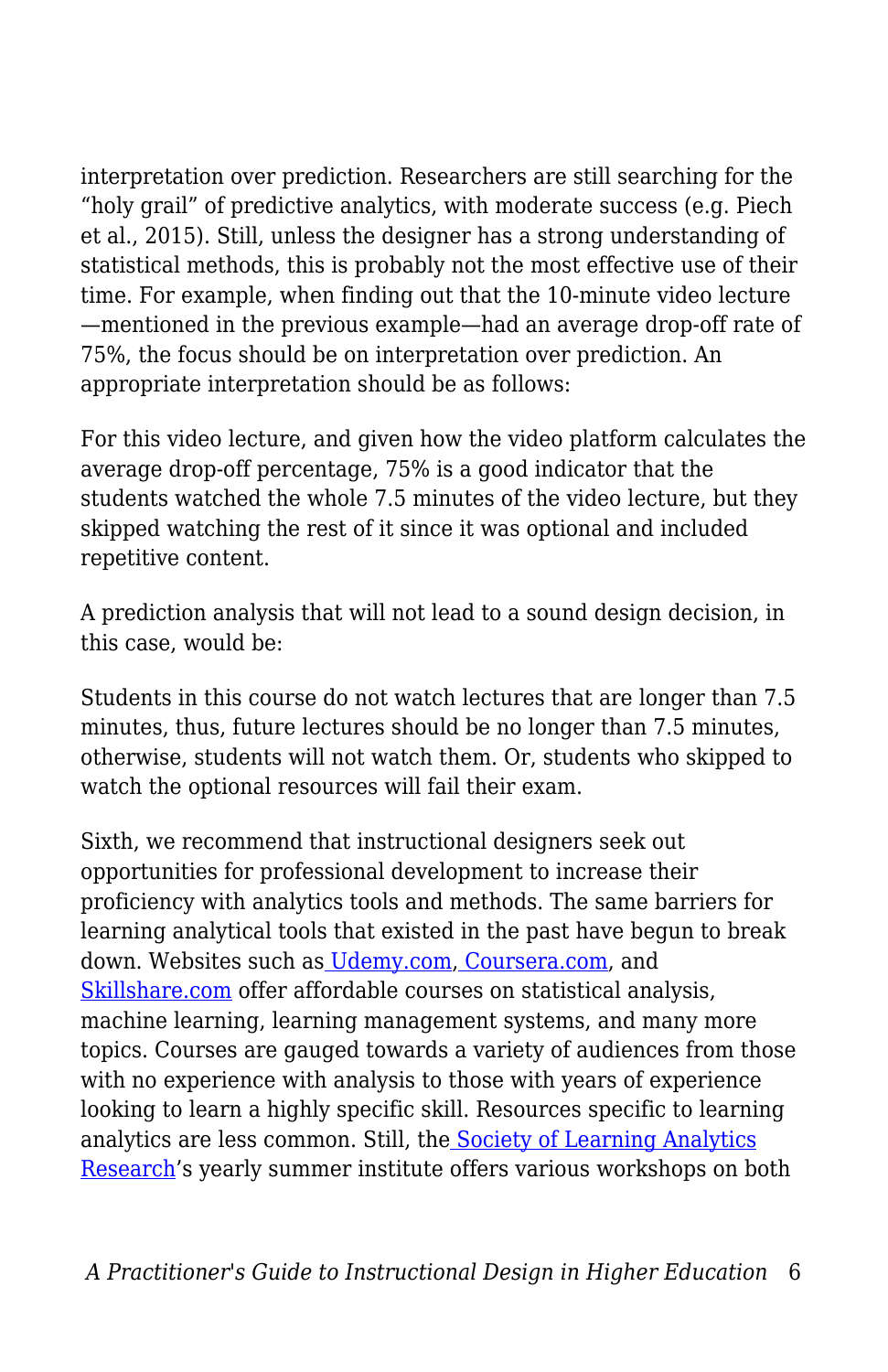technical and pedagogical concerns in learning analytics.

Last, we recommend that instructional designers collaborate with researchers interested in or with expertise in learning analytics. Instructional designers working in higher education can take advantage of the available scholars and research centers across campuses to collaborate on learning analytics initiatives. This collaboration could be quid pro quo for the researcher and the instructional designer. Learning analytics researchers are constantly complaining they cannot get buy-in from practitioners (Herodotou et al., 2019) and designers can rely on the researchers' expertise to empower their suite of design tools with instructional-focused learning analytics.

## **Examples in Practice**

In this section, we share examples of learning analytics—through screenshots and explanations—gathered from our instructional design experience in higher education and we provide commentary on what implications such examples have for design decisions. Examples of how these examples may be used to inform teachers, students, and designer-facing dashboards are indicated and throughout, we reference the best practices outlined previously (e.g., "BP #2").

## **Example 1: Canvas LMS Student Analytics**

The dashboard of learning analytics in figure 1 shows students' weekly online activity on the course, the average page views, average participation, and other analytics. This type of data provides an idea of how frequently students interacted with learning materials. It is also possible to identify certain patterns in terms of what type of content students frequently viewed and at what time, as well as what type of content was most viewed. This information can help instructional designers identify what the most viewable type of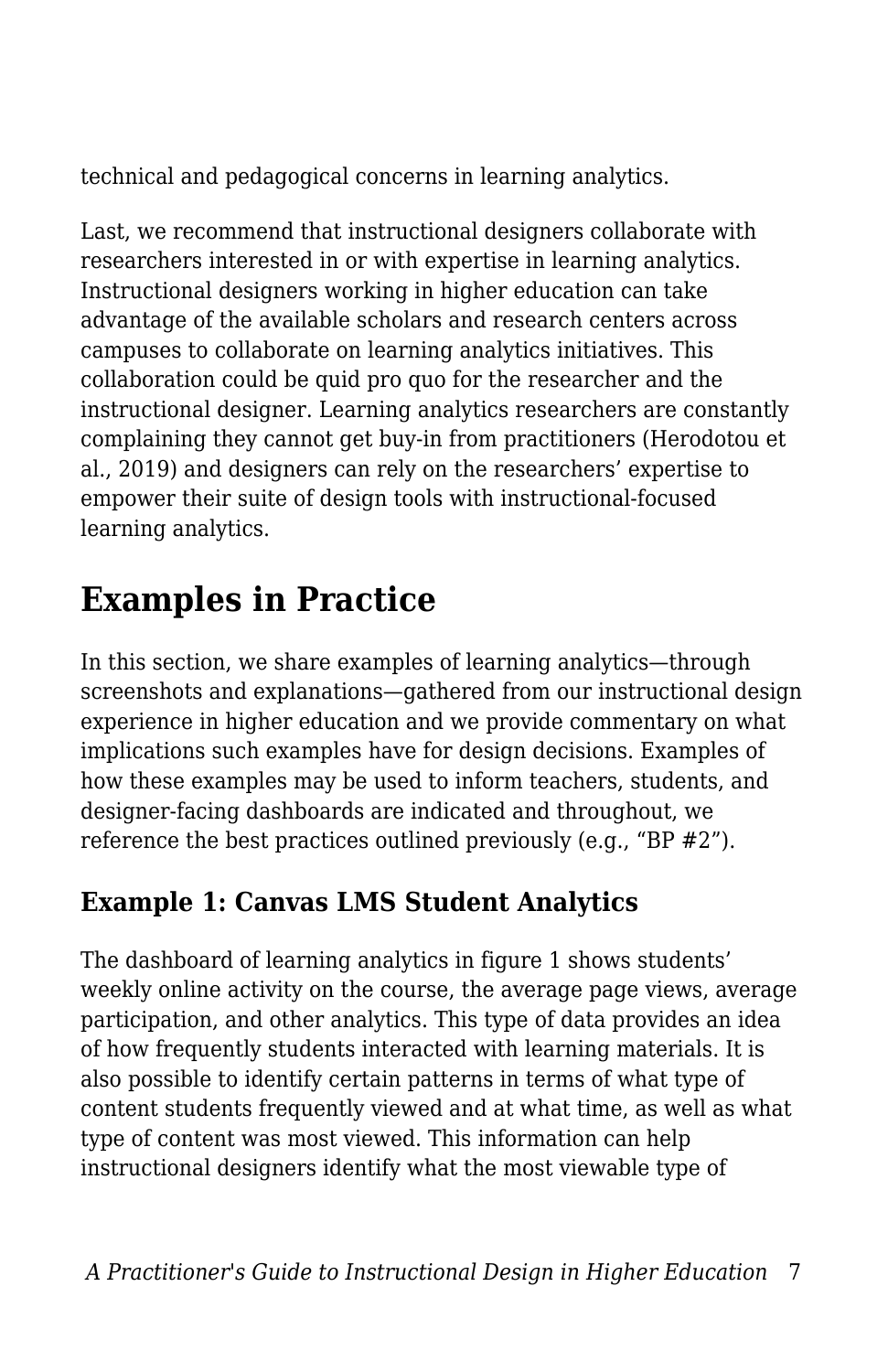content was (e.g., a specific discussion topic) which could help instructors identify what topics lead to more engagement among students. A simple surface view of Figure 1 and 2 do not provide insight as to why students interacted more with a particular learning material or activity. Designers should consider BP #3 (interpret in context) when viewing this information. Week 1 may not be comparable to other weeks because it represents syllabus work. Use BP #5 (Focus on interpretation) to consider the content of each week when interpreting data. If week 5 contains the first mid-term, we may expect an increase in activity.

#### Figure 1

A dashboard of Weekly Online Activity from a Canvas Dashboard



A dashboard of Weekly Online Activity from a Canvas Dashboard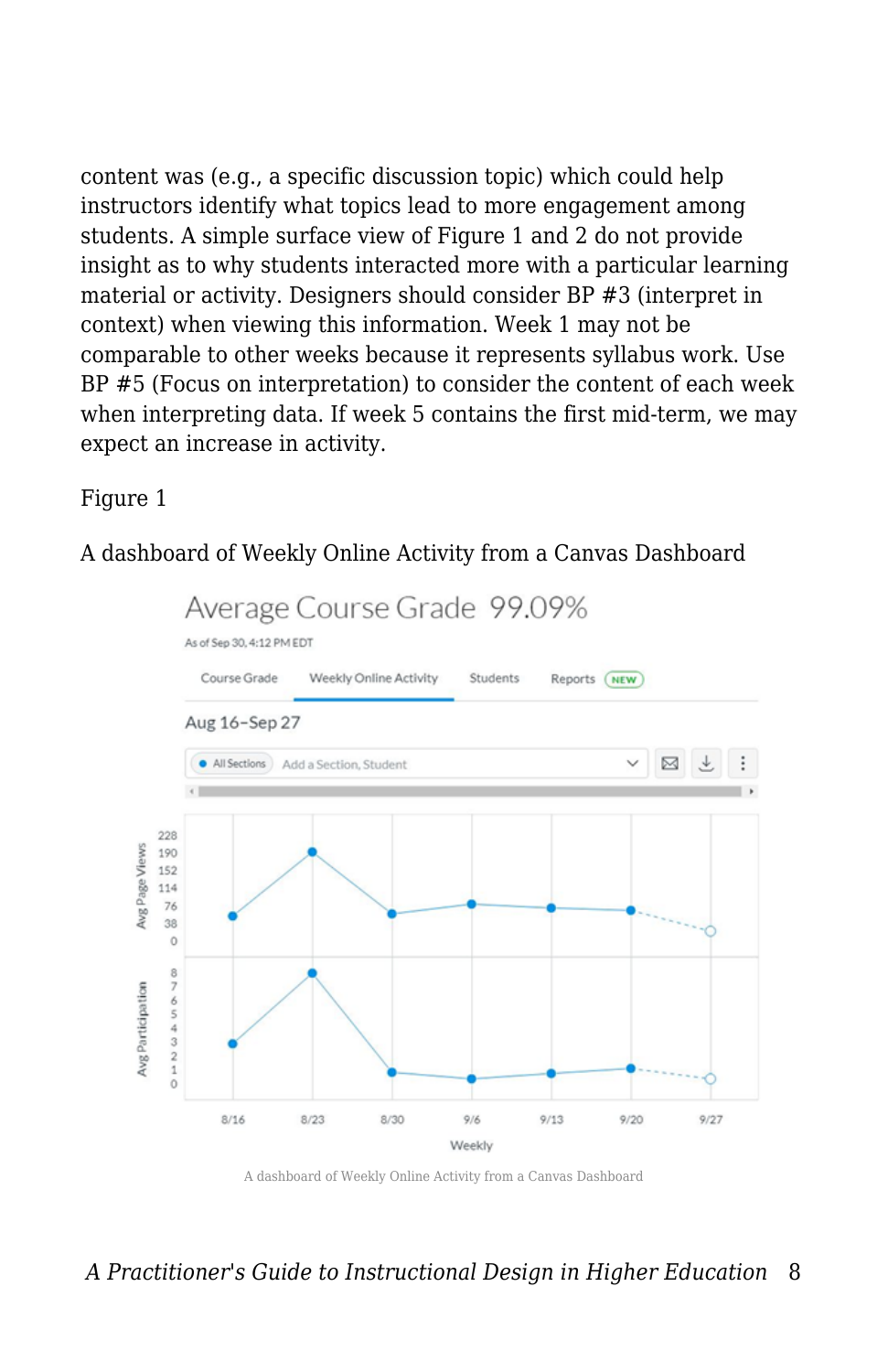### Figure 2



#### Aggregate Student Activity by Date

Aggregate Student Activity by Date

Knowing which week students were most active helps both instructional designers and instructors seek insight as to the type of content that is more engaging and seek student feedback on why content was . Further, looking at this type of data provides instructional designers an opportunity to reflect on the variety of activities and content given to students. Instructional designers can review learning material, such as readings, learning activities, quizzes, or discussions, and identify potential factors contributing to student interest or lack of interest in a particular topic. For instance, readings could include various perspectives and experiences of diverse populations meaning students were able to identify personally with the material. Additionally, learning activities based on real-life cases and clearly written, allow students to easily understand what they were asked to do and draw on lived or vicarious experiences when answering questions. It is noteworthy that a more complex analysis would, in this case, most likely not lead to greater interpretability. What is needed to augment page view data is a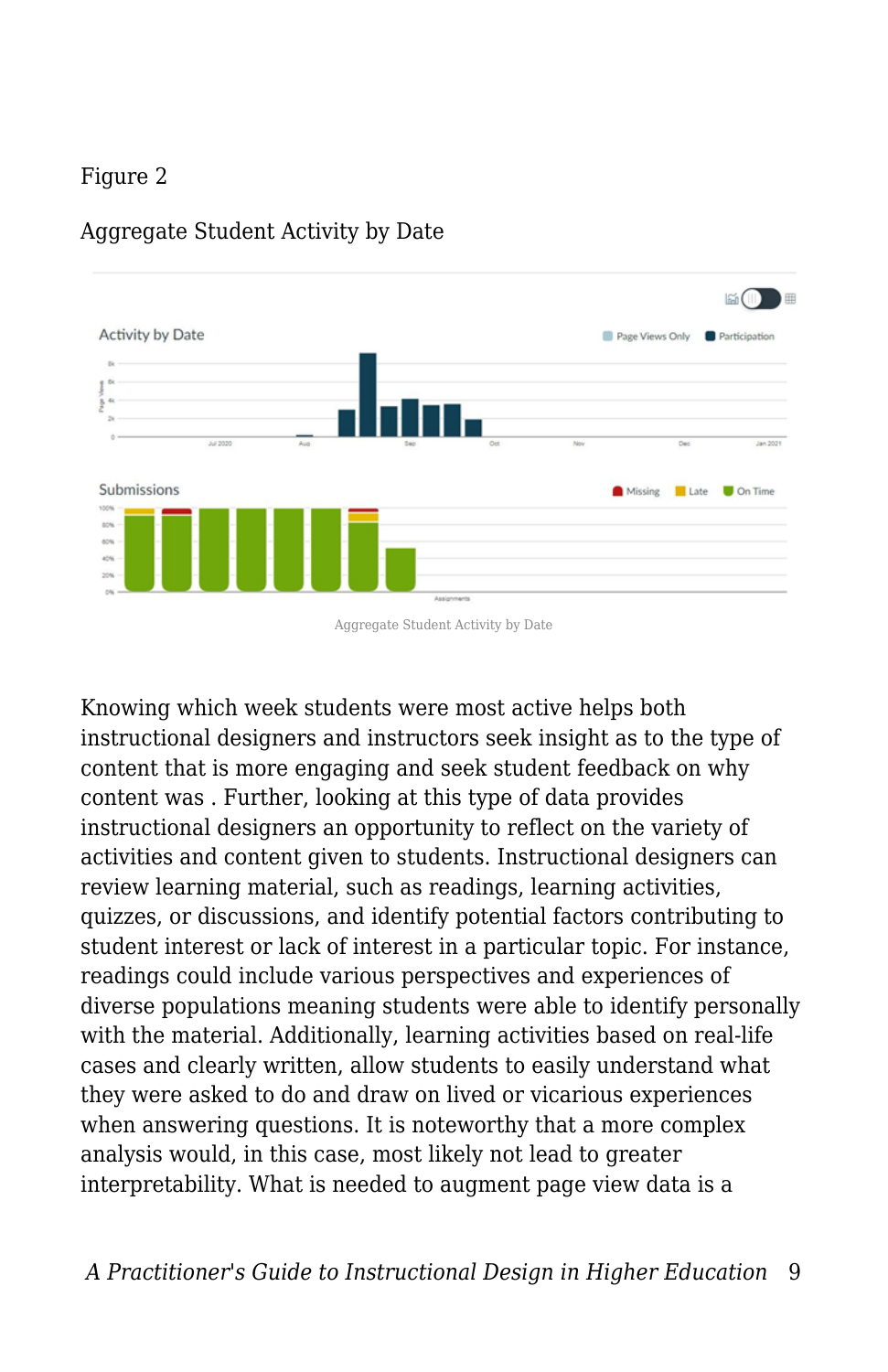qualitative review of learning content (BP #2).

Tracking student activity, such as frequency of page views, duration of viewing certain pages, and inconsistency of student online activity, encourages instructional designers to think about potential difficulties students might experience accessing learning materials. This could be due to various reasons such as, insufficient internet bandwidth, slow internet speed, or outdated software. Implications for future design can include alternative ways of presenting learning material. For example, high-resolution images can cause webpages to take a long time to load. Removing such images and replacing them with lower resolution images or links to external pages may improve accessibility (see figure 3).

Figure 3

### Examples of Different Approaches to Styling LMS Pages



Examples of Different Approaches to Styling LMS Pages

Note. The page on the left would take more time to load because of the images used.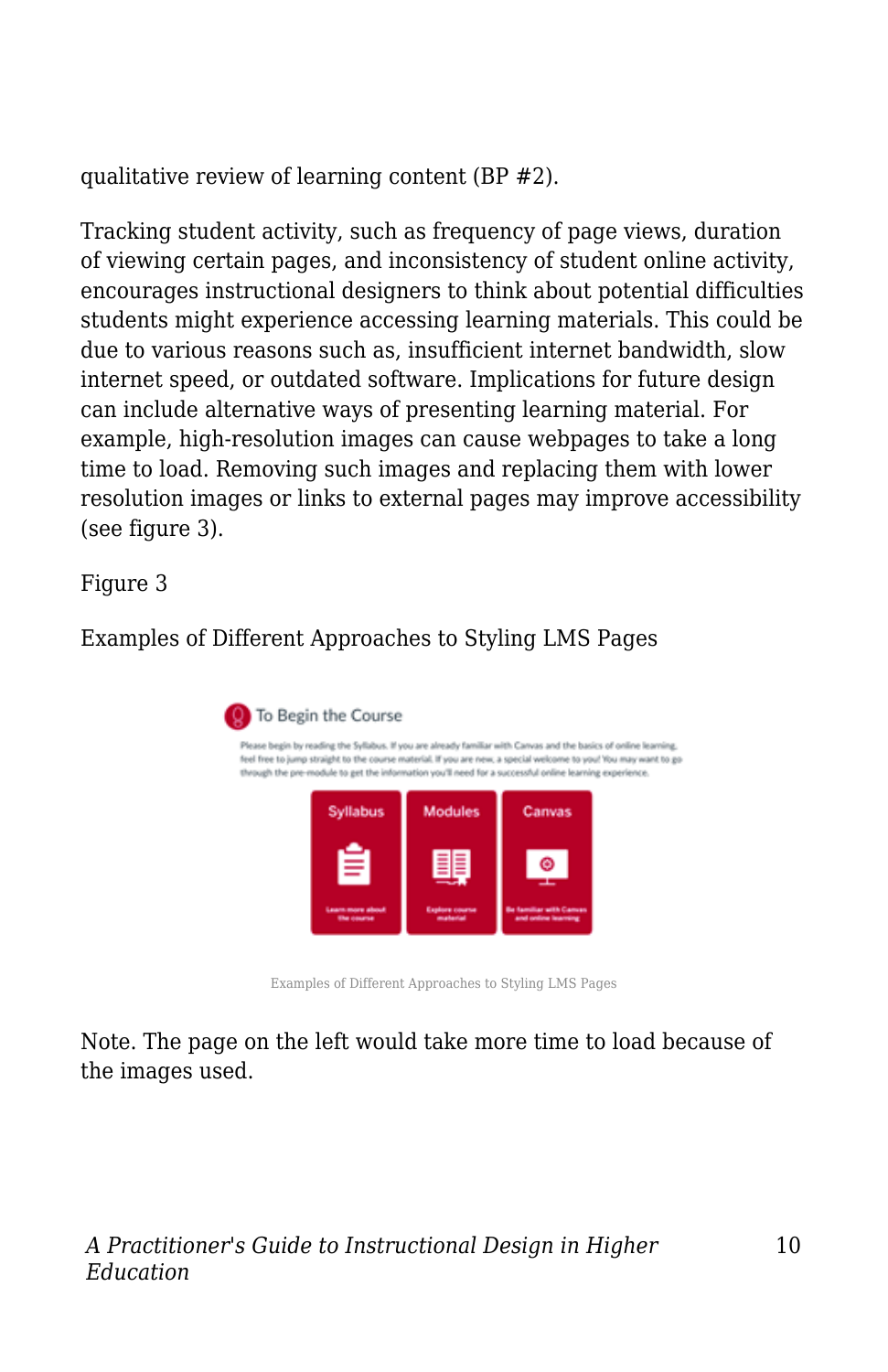### **Example 2: Students' Analytics in an Online Course (Canvas LMS)**

This dashboard in Figure 4 shows a detailed snapshot of students' weekly online activity on the course, including page views, submissions status (i.e., on time, late, missing), and current grade. It may be tempting to attempt to use this information to predict student's future grades; indeed, there is a large body of research that attempts just that (see Piech et al., 2015). However, in line with both BP #6 (seek professional development opportunities) and BP #7 (collaborate with researchers), we suggest that designers refrain from such analysis unless they are comfortable with complex analysis or have the opportunity to collaborate with learning analytics researchers who are interested in predictive modeling. Instead, in line with BP #5 (focus on interpretation over prediction), we suggest that instructional designers focus on interpretation in context. This type of engagement can be used to create a user experience map – a map of a student's end-to-end experience. Because Canvas displays metrics at many levels of granularity (see Figures 4 and 5), instructional designers can map a student's journey at many levels: module-bymodule, week-by-week, or even day-by-day. This type of experience mapping can lead to the identification of drop-out or high-difficulty points in the course. After points are identified, context is important in determining why a certain activity presents a challenge for students by asking if the material is inherently difficult, or is something poorly explained or designed?

Figure 4

Examples of Student Level Engagement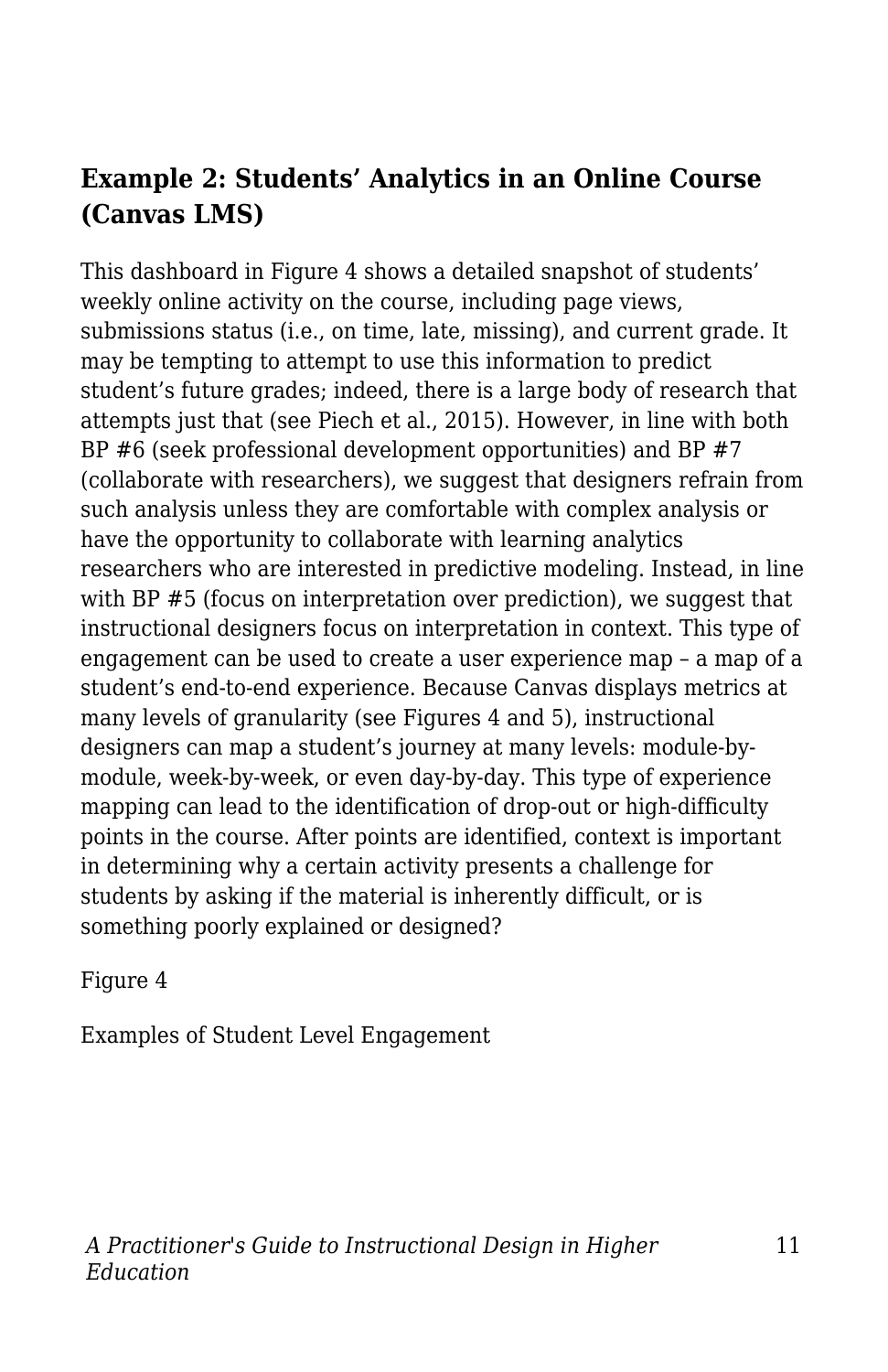

Examples of Student Level Engagement

### Figure 5

### Assessment Summary (Canvas)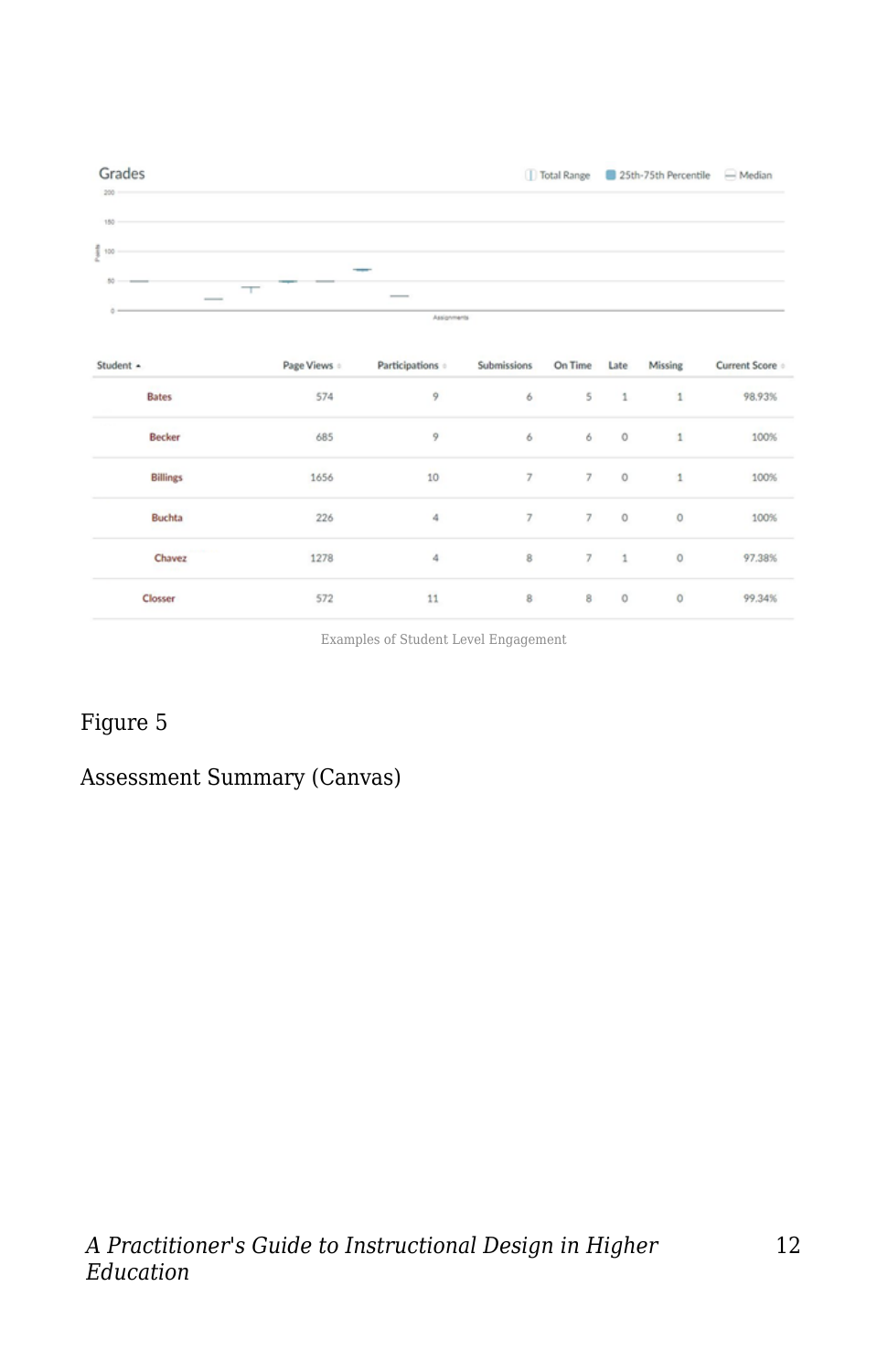

#### **Question Breakdown**



A Picture of an Assessment Summary in Canvas

### **Example 3: Video Engagement in an Online Course (Kaltura Video Platform)**

The dashboard in figure 6 shows a detailed snapshot of students' views, total minutes, completion rate, video engagement based on impressions, countries in which video was viewed, and the device overview. This type of data helps both instructional designers and instructors identify what topics were most interesting for students based on the number of views. For instance, if only a few students viewed a given lecture or additional video material, instructional designers and instructors can further analyze the material to see what could be improved to increase engagement and interactivity (e.g., length of a video, narration style, use of more visual aids or examples). Video dashboards are an important example of how BP #4

*A Practitioner's Guide to Instructional Design in Higher Education*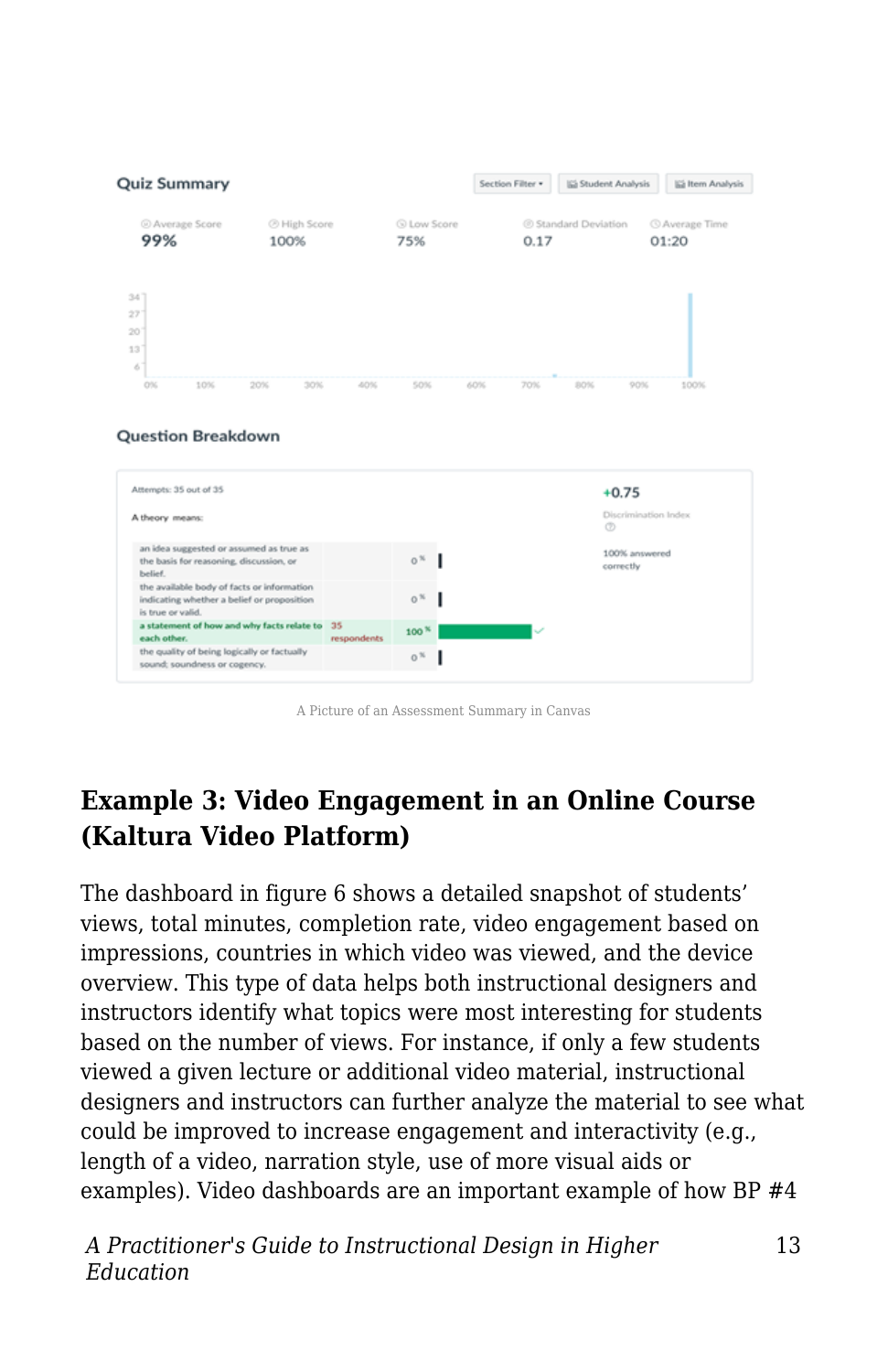(understand how software generates metrics) can be utilized. In figure 6, we see that the "average completion rate" is 65%. However, different video software tabulates completions differently. Some software considers a video completed if it has been "mostly" finished, while others require it to run through until the last second. Depending on the content of a specific video and the way the software records completions, this may radically change the interpretation of this metric. If a video is a recording of a class, and the last minutes contain no content, then completion may be a meaningless metric. In this case, Kaltura reports both the number of plays and total minutes viewed, which allows us to manually calculate average minutes watched per view, which may be a more useful metric.

Figure 6

A dashboard of Video Engagement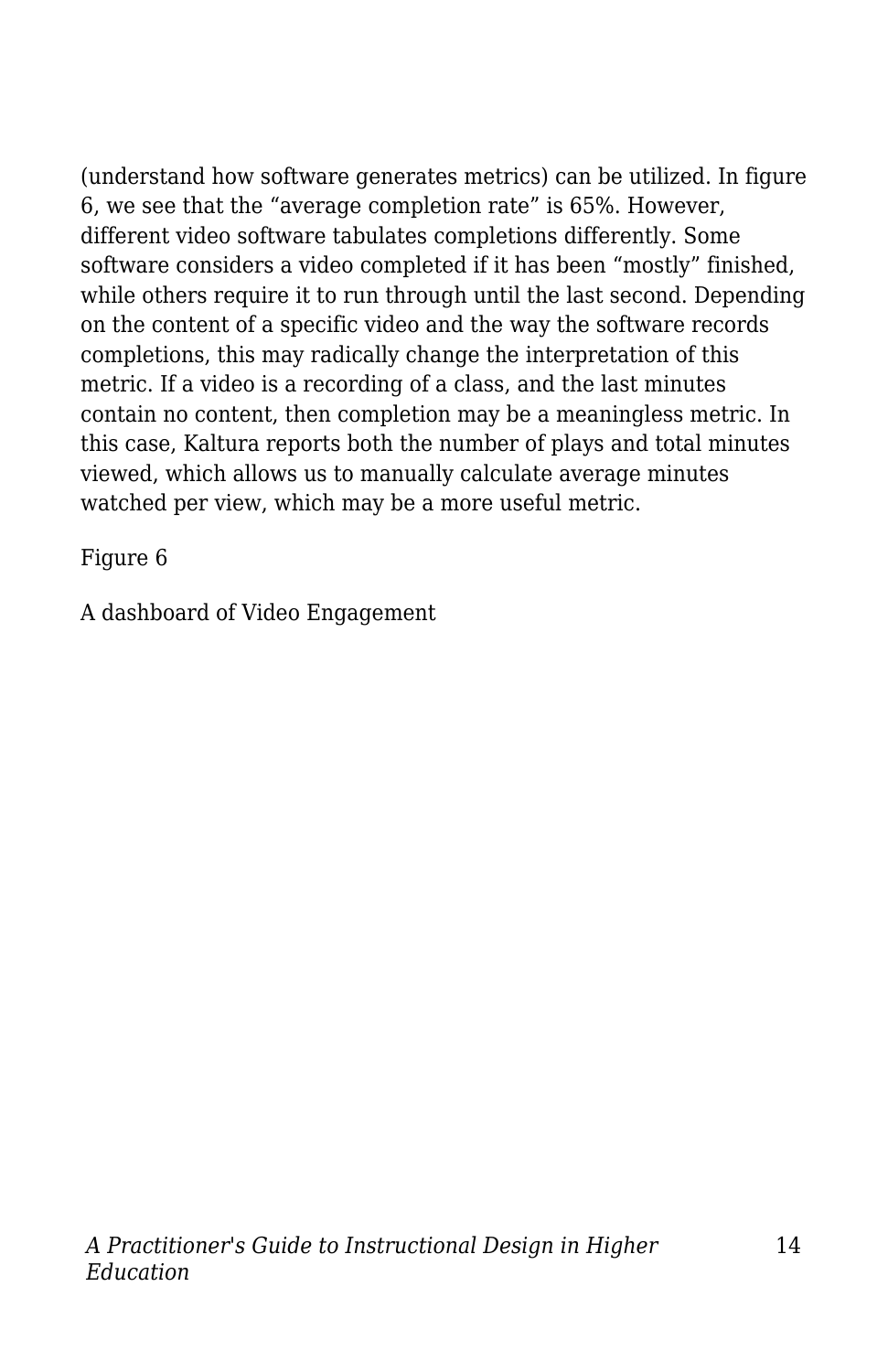

A Picture of a Dashboard of Video Engagement

Overall, it is important to consider that data only gives instructional designers a static snapshot of students' activity and performance. It does not tell the full story and it is up to each instructional designer to interpret this data to determine how to make effective use of it to improve design practices and future learning experiences. Interpretation is an integral part of the design process that helps designers grasp the nuances of an existing design situation. Such interpretation is a subjective process during which instructional designers draw on their own unique previous experiences and call on their core judgments which include one's values, perceptions, and perspectives (Nelson & Stolterman, 2014) as to what a good learning experience should be. While interpreting data for future designs, it is

*A Practitioner's Guide to Instructional Design in Higher Education*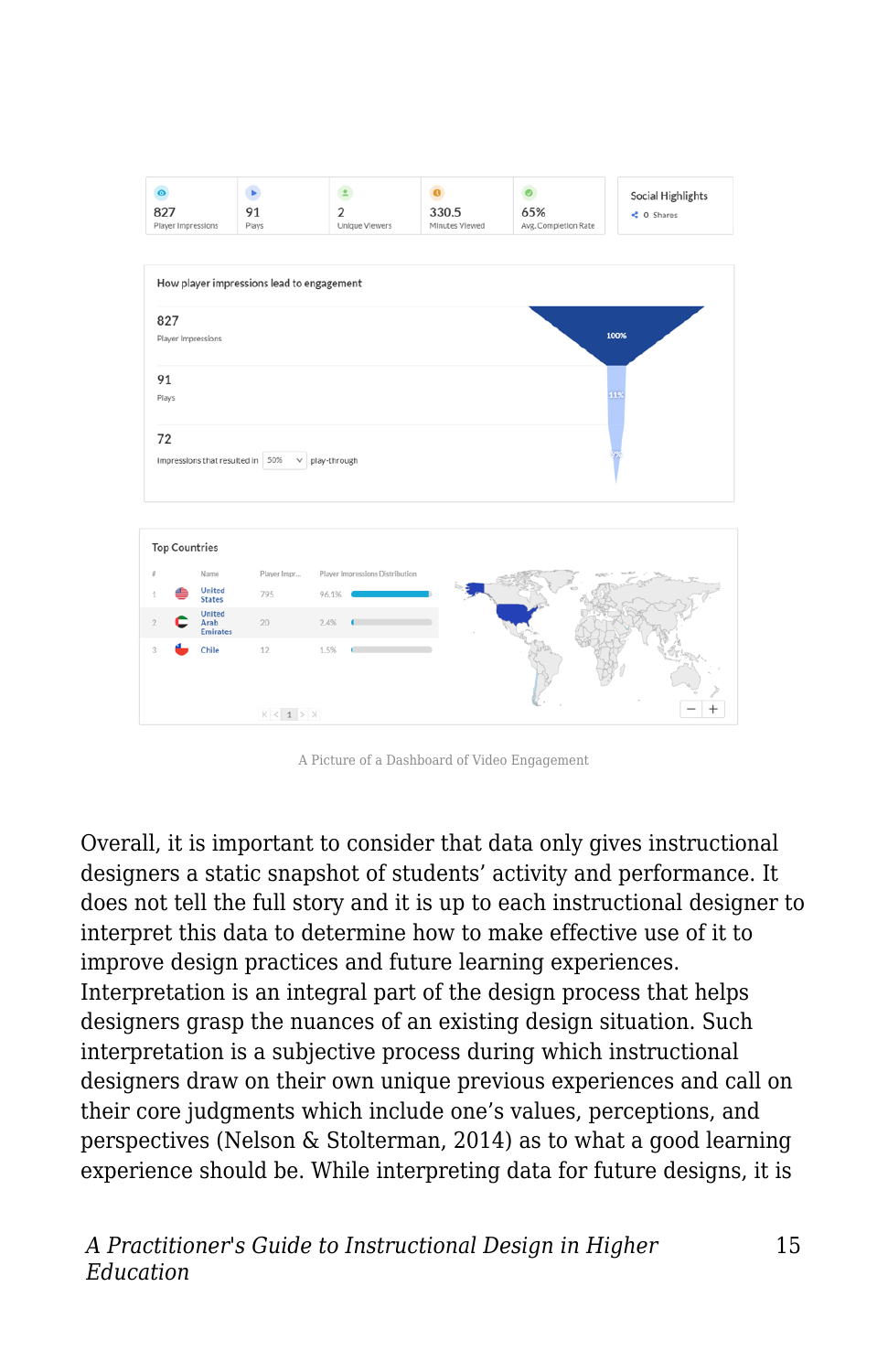important to reflect on one's beliefs and biases which would allow consideration of multiple points of view, perspectives, and experiences. Having an open and flexible mind can help instructional designers consider the unique characteristics of a learning context or learners to create inclusive learning environments.

## **Example 4: Student-Facing Dashboards for Mastery Learning**

Student-facing dashboards serve a variety of purposes. More advanced dashboards can recommend learning resources, prompt discussion with other students, or even recommend other courses. However, most of these applications require extensive analytical and design customization while scalable versions of these tools still seem to be several years away. Many dashboards simply ask students to reflect on their learning experience (e.g., time on task, progress towards completion) and revise goals and plans for completing instruction. These types of dashboards are often coupled with simple instructional tools, such as worksheets, that prompt students to further reflect on their learning.

Unfortunately, there are still not widely scaled student-facing dashboards, even for reflection. Scholars are widely in consensus about what student-facing dashboards for reflection on learning should do and look like. Therefore, we believe that these types of dashboards will shortly be widely available. If instructional designers are adept developers or have access to developers, it may be feasible to design such dashboards. If not, we still feel it is important for instructional designers to be aware of this type of reflective learning analytics positioned to integrate into learning management systems in the near future.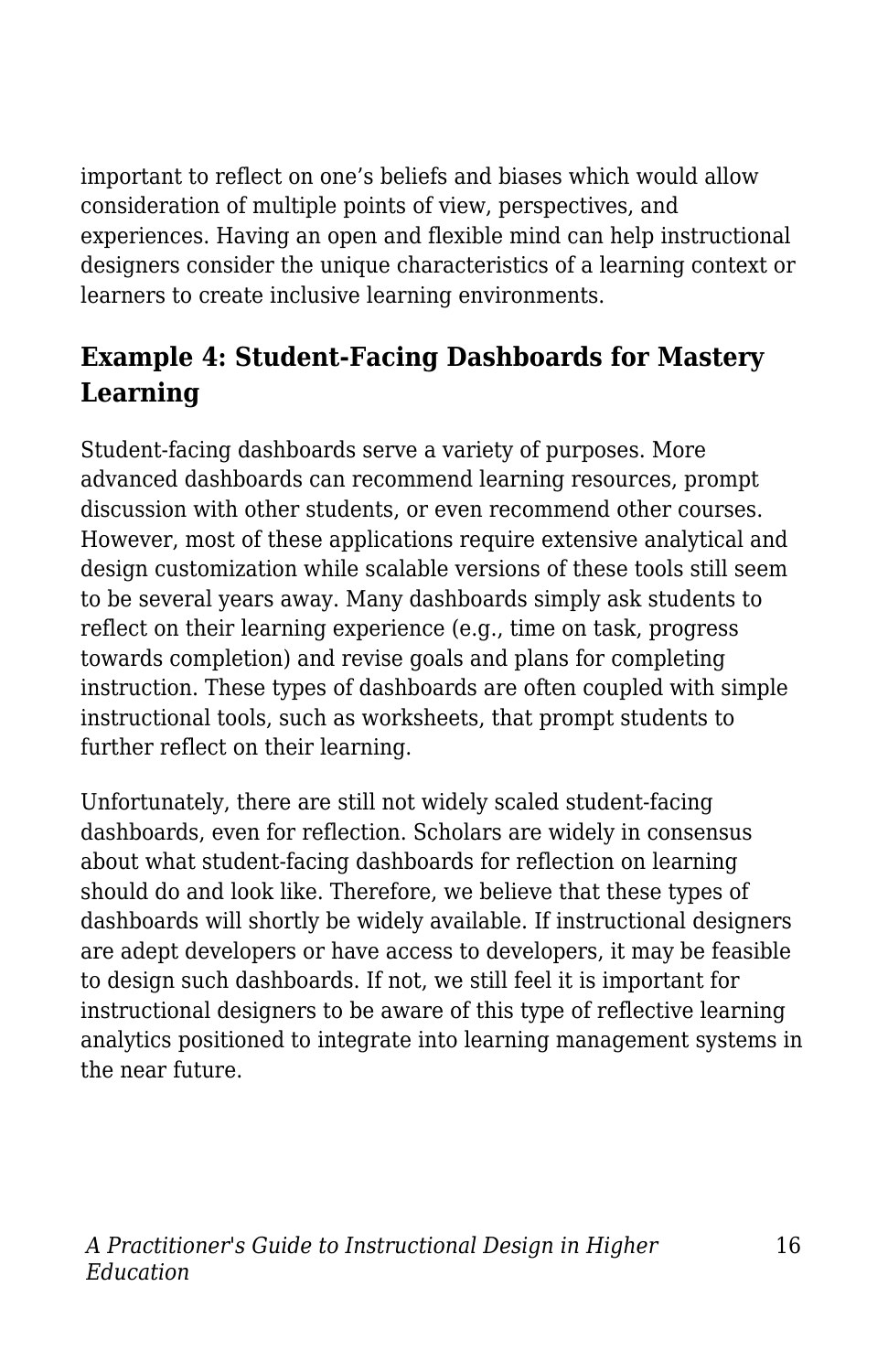## **Implications for the Instructional Designer(s)**

Learning analytics is best used as a design tool that can support design decision-making and the subjective judgments made by instructional designers . The use of learning analytics as a design tool implies the following:

● Learning analytics are powerful in their descriptive nature but alone are not sufficient to predict or modify learning.

 $\bullet$  Learning analytics provide designers the ability to support their design decisions and/or to defend their design judgments when challenged by other design stakeholders.

● Learning analytics do not show the whole picture and must be contextualized within the broader instructional context.

● Learning analytics will be gathered automatically by some tools, but often manual data collection is still necessary for some contexts.

● Accessing, analyzing, and/or gathering learning analytics requires thoughtful collaboration with other stakeholders at the university, mainly system administrators and data analysts within IT departments.

 $\bullet$  Learning analytics by themselves say little- the interpretation of the designer is what makes findings interesting and actionable.

● Learning analytics should supplement, not dictate, design decisions—data alone is frequently biased based on the context in which it was collected.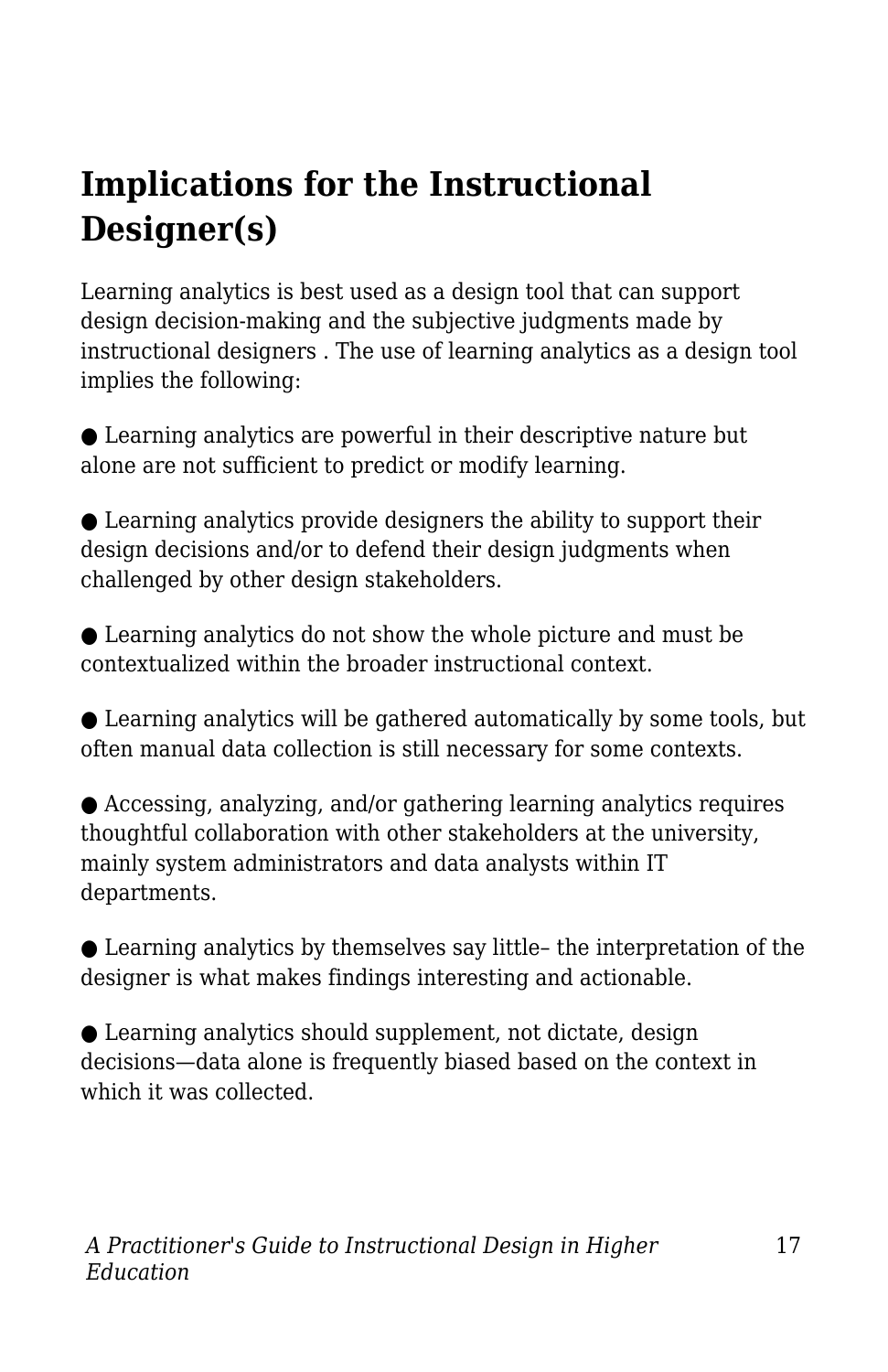## **Available Tools**

Most widely used learning management systems (LMSs), such as Blackboard and Canvas, provide learning analytics as a default feature. Typically, learning analytics supported within learning management systems provide data on student activity, submissions, and grades. In addition, data provide summaries of weekly instructorstudent, student-student, and student-content interactions and student performance over the semester within LMSs. Further, instructional designers and instructors can see counts for assignments and type of submissions (e.g., quizzes, assignments) as well as storage utilization and recent student-login information. In sum, such learning analytics provide a snapshot of how frequently students interact with course materials (e.g., course website page visits), student overall performance, and individual student performance.

Additionally, platforms that host media, such as Kaltura, YouTube, and library databases, provide learning analytics by default. Learning analytics available within those platforms provide data on the number of views, minutes viewed, and location.

● Tools that provide learning analytics by default: Learning Management Systems LMS, platforms that host media (e.g., Kaltura, YouTube, library databases) grade books in each LMS, analytics tools supported within LMSs.

● Tools that help to collect learning analytics: survey tools (e.g., Quratlics, Google Form, Google Analytics)

● Researchers. The Society of Learning Analytics Research has a large body of researchers and practitioners who are often open to collaboration. They hold international and local events, with a summer symposium focused on practice, and can be contacted at [https://edtechbooks.org/-kxM](https://www.solaresearch.org/contact/).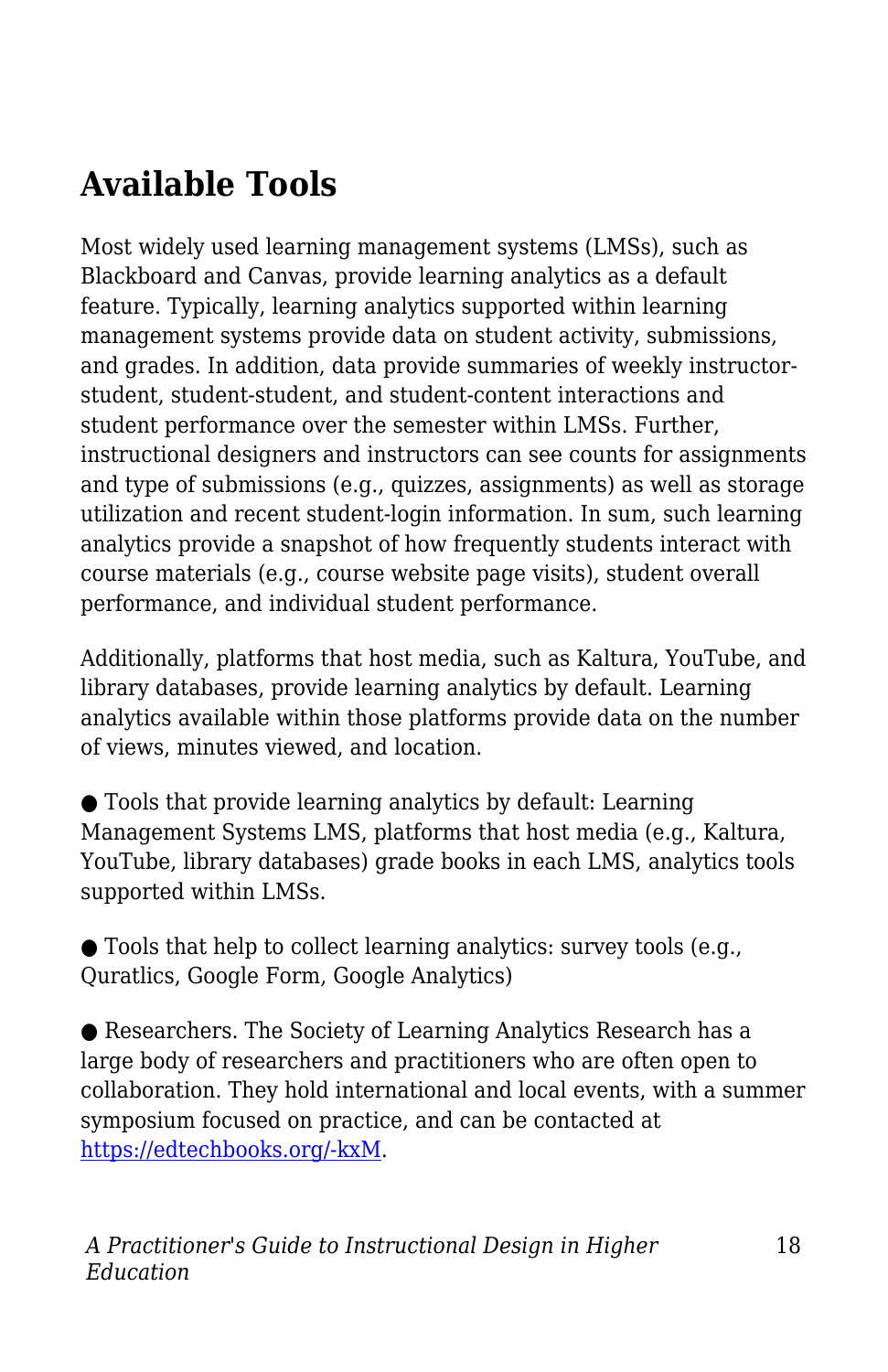## **References**

- Boling, E., Alangari, H., Hajdu, I. M., Guo, M., Gyabak, K., Khlaif, Z., ... & Bae, H. (2017). Core judgments of instructional designers in practice. Performance Improvement Quarterly, 30(3), 199-219. [https://edtechbooks.org/-KAqE](https://doi.org/10.1002/piq.21250)
- Bodily, R., & Verbert, K. (2017, March). Trends and issues in studentfacing learning analytics reporting systems research. In Proceedings of the seventh international learning analytics & knowledge conference (pp. 309-318). [https://edtechbooks.org/-JzEa](https://doi.org/10.1145/3027385.3027403)
- Datassist Inc We All Count (2021, January 14). The data equity framework. We All Count[.](https://weallcount.com/the-data-process/) [https://edtechbooks.org/-LpzD](https://weallcount.com/the-data-process/)
- Gray, C. M., Dagli, C., Demiral‐Uzan, M., Ergulec, F., Tan, V., Altuwaijri, A. A., ... & Boling, E. (2015). Judgment and instructional design: How ID practitioners work in practice. Performance Improvement Quarterly, 28(3), 25-49. [https://edtechbooks.org/-jCqf](https://doi.org/10.1002/piq.21198)
- Herodotou, C., Rienties, B., Boroowa, A., Zdrahal, Z., & Hlosta, M. (2019). A large-scale implementation of predictive learning analytics in higher education: The teachers' role and perspective. Educational Technology Research and Development, 67(5), 1273-1306. [https://edtechbooks.org/-QZkj](https://doi.org/10.1007/s11423-019-09685-0)
- Lachheb, A. & Boling, E. (2020). The Role of Design Judgment and Reflection in Instructional Design. In J. K. McDonald & R. E. West (Eds.), Design for Learning: Principles, Processes, and Praxis. EdTech Books. [https://edtechbooks.org/-zPFg](https://edtechbooks.org/id/design_judgment)
- Lachheb, A., & Boling, E. (2018). Design tools in practice: instructional designers report which tools they use and why.

*A Practitioner's Guide to Instructional Design in Higher Education*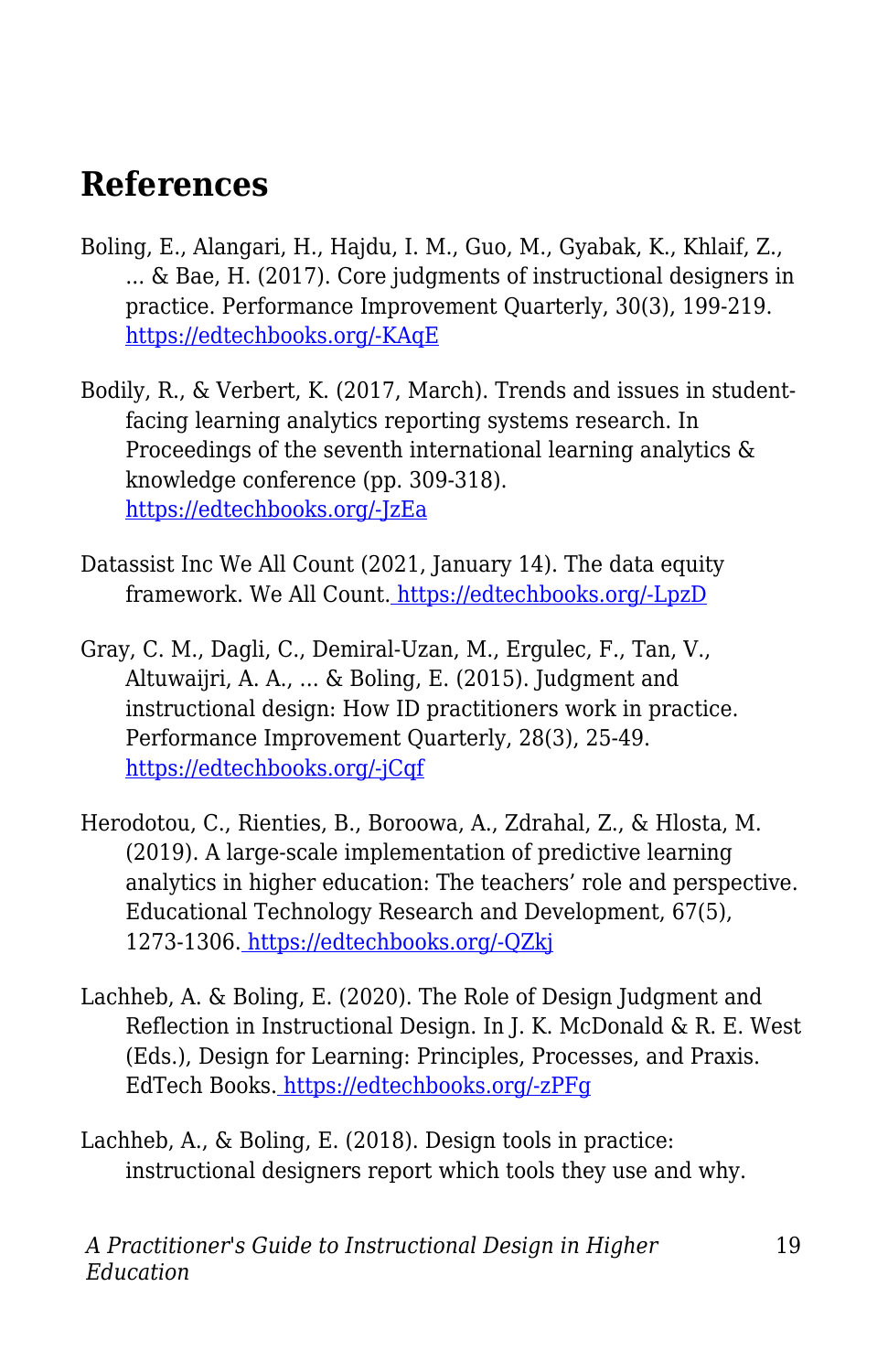Journal of Computing in Higher Education, 30(1), 34-54. [https://edtechbooks.org/-HDB](https://doi.org/10.1007/s12528-017-9165-x)

- Nelson, H. G., & Stolterman, E. (2014). The design way: Intentional change in an unpredictable world. MIT press.
- Piech, C., Spencer, J., Huang, J., Ganguli, S., Sahami, M., Guibas, L., & Sohl-Dickstein, J. (2015). Deep knowledge tracing. arXiv preprint arXiv:1506.05908.
- Phillips, Tanner, & Ozogul, G. (2020). Learning Analytics Research in Relation to Educational Technology: Capturing Learning Analytics Contributions with Bibliometric Analysis Problem Statement and Research Purpose. TechTrends, 64(6), 878–886. [https://edtechbooks.org/-GDwC](https://doi.org/https:/doi.org/10.1007/s11528-020-00519-y)
- Siemens, G. (2013). Learning analytics: The emergence of a discipline. American Behavioral Scientist, 57(10), 1380-1400. 10.1177/0002764213498851
- Sergis, S., & Sampson, D. G. (2017). Teaching and learning analytics to support teacher inquiry: A systematic literature review. In Pena-Ayala (Ed.). Learning analytics: Fundaments, applications, and trends (pp. 25-63). New York City, USA, Springer.
- Wise, A. F., & Jung, Y. (2019). Teaching with analytics: Towards a situated model of instructional decision-making. Journal of Learning Analytics, 6(2), 53-69[.](https://doi.org/10.18608/jla.2019.62.4) [https://edtechbooks.org/-NIiv](https://doi.org/10.18608/jla.2019.62.4)